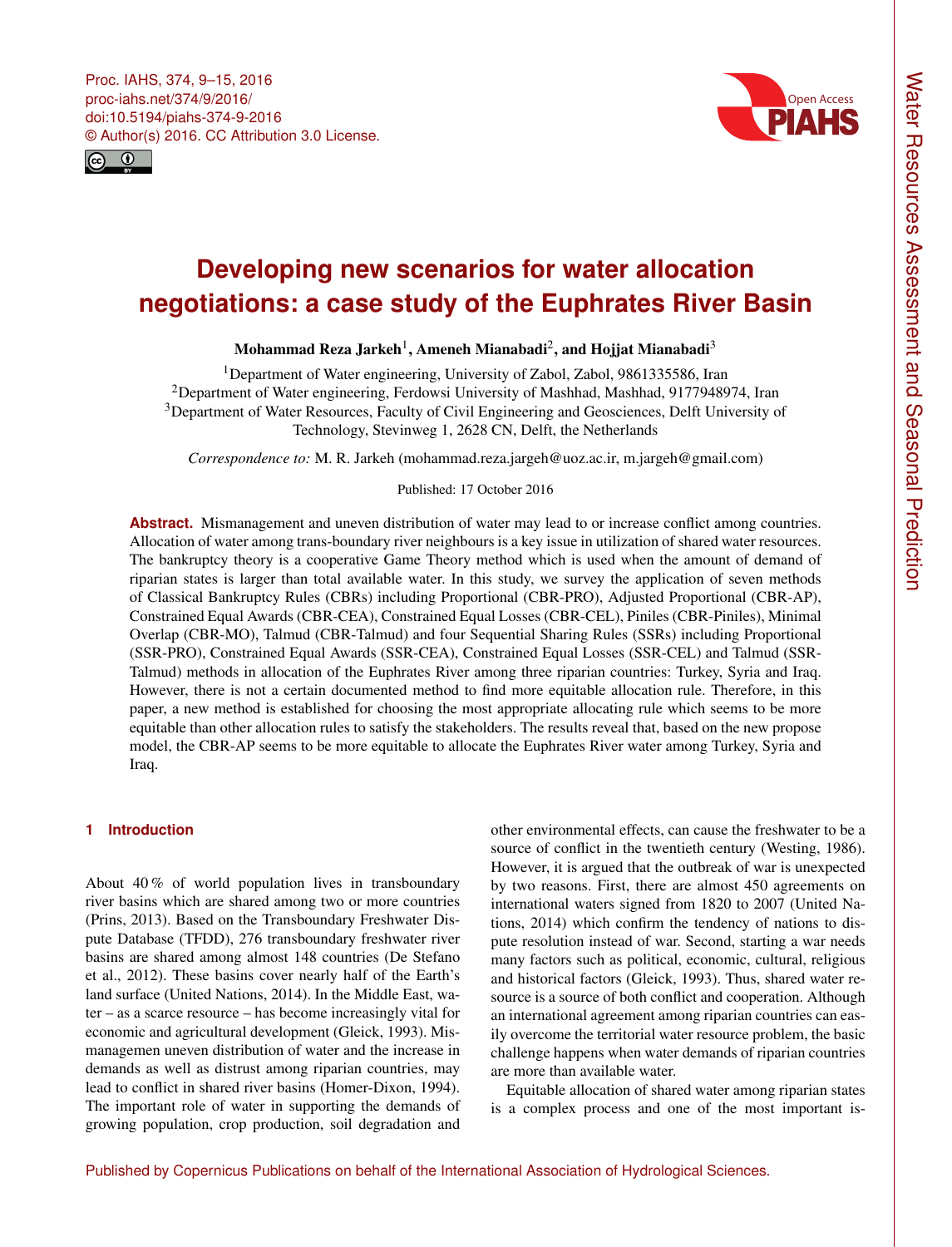sues in quantitative conflict resolution, specifically at international scale. Therefore, water scarcity should be analysed with respect to five prospective in the literature of hydropolitics: economic, legal, technical, environmental and security issues (Dolatyar and Gray, 2000). Negotiation is necessary for riparian countries to reach an agreement peacefully over shared water resources. However, the complex problem in consensus building to reach an equitable and reasonable agreement (Rieu-Clarke et al., 2012) is how to allocate water among riparian countries.

Bankruptcy theory is a branch of cooperative Game Theory which can be used in dispute resolution and resources allocation when demand or claim of countries is more than the total available resources (Ansink and Weikard, 2012). The bankruptcy theory was introduced in the seminal papers by O'Neill (1982) and Aumann and Maschler (1985) and some aspects of this theory have been studied by several researchers (Alcalde et al., 2014; Aumann and Maschler, 1985; Hendrickx et al., 2005; Lorenzo-Freire et al., 2010; O'Neill, 1982; Pérez et al., 2010; Thomson, 2003, 2012). Few researchers tried to apply the bankruptcy rules to allocate the shared available water among riparian countries (Mianabadi et al., 2014, 2015; Madani and Zarezadeh, 2012). However, due to different definition of fairness, there is no certain documented method to choose the most appropriate allocation rule. Therefore, in this paper we established a new method to choose the most appropriate allocating rule which seems to be more equitable and reasonable than other allocation rules to satisfy the riparian countries. To evaluate this new proposed method, we applied seven Classical Bankruptcy Rules (CBRs) including Proportional (CBR-Pro), Constrained Equal Awards (CBR-CEA), Constrained Equal Losses (CBR-CEL), CBR-Talmud, Adjusted Proportional (CBR-AP), CBR-Piniles and Minimal Overlap (CBR-MO) and four Sequential Sharing Rules (SSRs) including SSR-Pro, SSR-CEA, SSR-CEL and SSR-Talmud in allocating the Euphrates River water among three riparian countries.

#### **2 Euphrates River basin**

The Euphrates River is the longest river in the west of Asia (Meyers, 1997) with three riparian countries: Iraq, Syria and Turkey (ESCWA, 2013). It originates from the mountains in the east of Turkey and after following into Syria and Iraq, it connects to the Arvand Rud which goes into the Persian Gulf. The length of river, from the source of Murat Su to the confluence with the Tigris River is 3000 km; 1230 km in Turkey, 710 km in Syria and 1060 km in Iraq (Frenken, 2009) (Fig. 1). After constructing the Keban dam in 1974 and Karakaya dam in 1987, related to the Southeastern Anatolia Project, or Guneydogu Anadolu Projesi, GAP, project, water conflicts raised between Turkey and Syria (Kaya, 1998). Although the GAP project had been scheduled to be completed in 2010, it has been delayed because the World Bank



**Figure 1.** The Euphrates-Tigris Rivers basin (created by Karl Musser).

has withheld funding the project due to the lack of an official agreement on water sharing between Turkey and the downstream states on the Euphrates and Tigris Rivers (Jongerden, 2010). The contribution of the riparian countries for draining to the Euphrates River and their claim on this river are illustrated in Table 1 (Ibrahim et al., 2004; Beaumont, 1998).

# **3 Bankruptcy allocation rules**

#### 3.1 Classical Bankruptcy problem

Bankruptcy theory aims to allocate available resource (asset) among stakeholders (creditors) to reach an equitable share of resources, when the asset is not sufficient to satisfy all stakeholders. To determine the meaning of "*equitable*", a large variety of factors, including population, geography, availability of alternative resources, social and economic needs, etc., should be considered during negotiations over the allocation of resources (Gleick, 1993).

#### 3.1.1 Definition

A bankruptcy problem with set of *n* claimants,  $N =$  $\{1, \ldots, i, \ldots, n\}$  is an ordered pair of  $(E, \underline{c}) \in R \times R^n$ , where  $0 \le c_1 \le c_2 \le \ldots \le c_n$  and  $0 \le E \le D$  such that D is the total demand:

$$
D=\sum\nolimits_{i=1}^n c_i.
$$

 $E$  is the total assets which have to be divided among  $n$  claimants with claims of  $c_i$  on  $E$ . An allocation rule is a function that assigns a solution of  $f(E, \mathbf{c}) =$  $(f_1(E, \underline{c}), f_2(E, \underline{c}), ..., f_n(E, \underline{c}))$  to a bankruptcy problem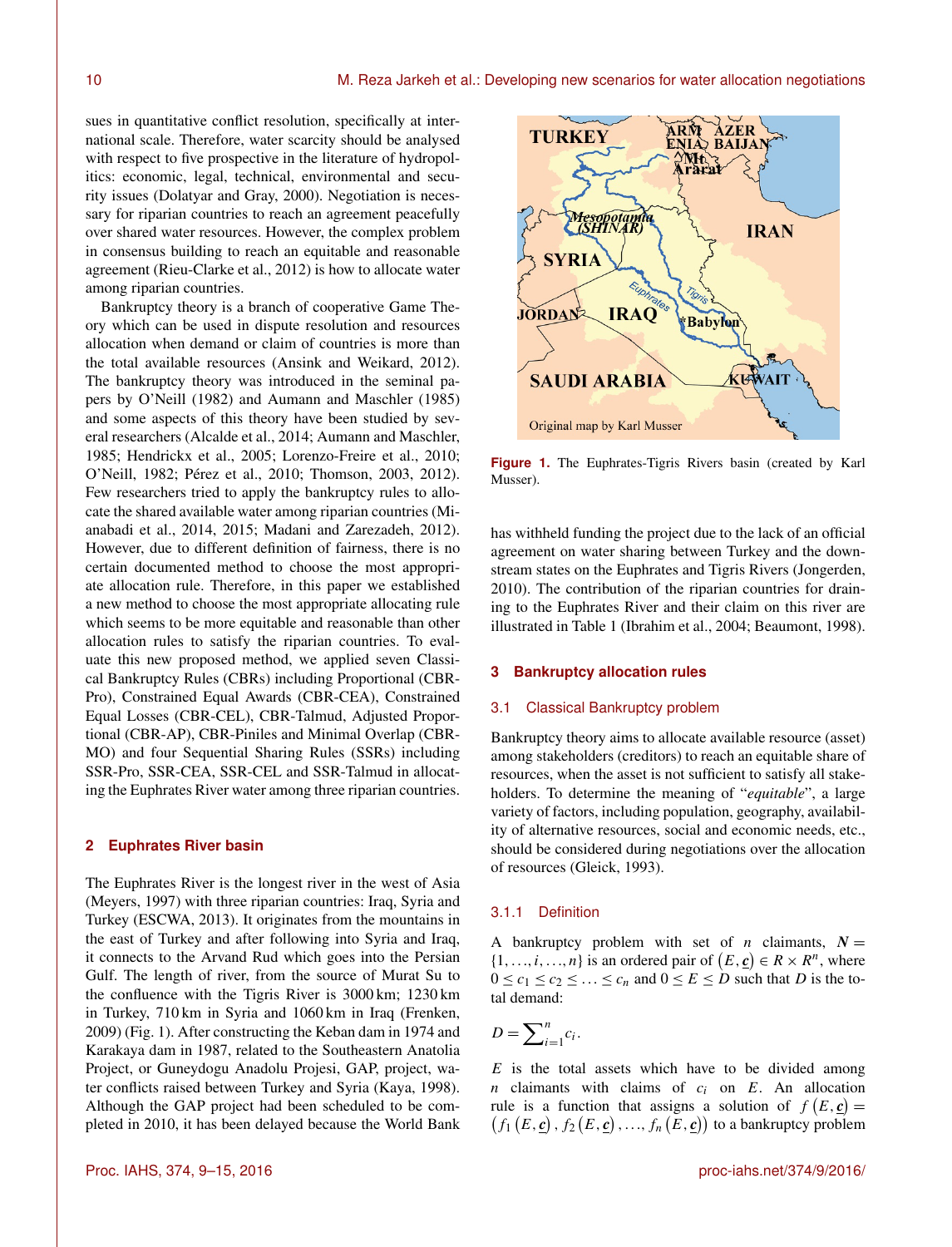| Riparian<br>Countries | Claim<br>(MCM/year) | Claim<br>(%) | Contribution<br>(MCM/year) | Contribution<br>(%) |
|-----------------------|---------------------|--------------|----------------------------|---------------------|
| Turkey                | 14 000              | 25.6         | 31580                      | 88.8                |
| Syria                 | 12600               | 23           | 4000                       | 11.2                |
| Iraq                  | 28 100              | 51.4         | $\theta$                   | 0                   |
| Total                 | 54 700              | 100          | 35 5 80                    | 100                 |

**Table 1.** The rate of contribution and claim of riparian countries on the Euphrates River (Beaumont, 1998; Ibrahim et al., 2004).

 $(E, \underline{c})$  such that (Curiel et al., 1987):

 $f_1(E, \underline{c}) \ge 0$  for every  $i \in \mathbb{N}$  (Individual rationality)  $\sum_{i=1}^{n} f_1(E, \underline{c}) = E$  (Efficiency).

In this paper allocation vector of  $f(E, \underline{c})$  will be shown by  $\underline{\mathbf{x}} = \langle x_1, x_2, \ldots, x_n \rangle.$ 

## 3.1.2 Proportional rule (PRO)

Proportional method can be described as follow:

$$
x_i^{\text{pro}} = \mu c_i \text{ where } \mu = E/D. \tag{1}
$$

The  $\mu$  in this rule is the proportional coefficient.

## 3.1.3 Constrain Equal Award (CEA)

Using this method, for all  $c_i$  there exists  $\mu > 0$ , such that:

$$
x_i^{\text{CEA}} = \min\{\mu, c_i\}.
$$
 (2)

The  $\mu$  is calculated by  $\sum_{i \in N} \min{\{\mu, c_i\}} = E$ .

# 3.1.4 Constrained Equal Losses (CEL)

Using this method, for all  $c_i$  there exists  $\mu > 0$ , such that

$$
x_i^{\text{CEL}} = \max\{0, c_i - \mu\}
$$
\n(3)

where  $\sum_{i \in N} \max\{0, c_i - \mu\} = E$ .

# 3.1.5 Talmud

This rule is the combination of CEA and CEL rules and is described as follow:

$$
x_i^{\text{TAL}} = \begin{cases} \text{CEA} \left\{ \frac{1}{2} c_i, E \right\} & \text{if } E \leq \frac{1}{2} C \\ \frac{1}{2} c_i + \text{CEL} \left\{ \frac{1}{2} c_i, E - \frac{1}{2} C \right\} & \text{otherwise.} \end{cases}
$$
(4)

#### 3.1.6 Piniles

For each  $c_i$ ,  $x_i^{\text{Pin}}$  is calculated as follow: (Bosmans and Lauwers, 2007)

$$
x_i^{\text{Pin}} = \begin{cases} x_i^{\text{CEA}} \left( \frac{1}{2} \mathbf{c}, E \right) & \text{if } E \le \frac{D}{2} \\ \frac{1}{2} \mathbf{c} + x_i^{\text{CEA}} \left( \frac{1}{2} \mathbf{c}, E - \frac{D}{2} \right) & \text{if } E \ge \frac{D}{2}. \end{cases}
$$
 (5)

#### 3.1.7 Minimal Overlap (MO) rules

#### Ibn Ezra's rule

Consider the class of  $\psi = \{(E, \underline{c}) : c_n \ge E\}$ . The Ibn Ezra's rule is a function of  $f^{\text{IE}}\left(E,\underline{\mathbf{c}}\right): \psi \to R_+^n$  which is calculated by

$$
f_i^{IE}(E, \underline{c}) = x_i^{IE} = \sum_{j=1}^i \frac{\min\{E, c_j\} - \min\{E, c_{j-1}\}}{n - j + 1} \tag{6}
$$

where  $c_0 = 0$ .

However, this rule is applicable only for a restricted class of bankruptcy problem.

A formal description for Minimal Overlap rule which is a modification of Ibn Ezra's rule for all classes of bankruptcy problem, was proposed by Chun and Thomson (2005). Awards vectors are chosen by minimizing the extent of conflict over each available unit (Chun and Thomson, 2005). For each  $c_i$ , claims on specific parts of  $E$  are arranged in such a way that starting from the highest claim, and in decreasing order. So there is a minimal overlap between them; then, for each unit, equal division among all agents will be applied (Alcalde et al., 2008). Two conditions should be considered (Alcalde et al., 2014).

If  $E \geq c_n$ 

$$
x_i^{\text{MO}} = \sum_{j=1}^i \frac{\min\{c_j, t\} - \min\{c_{j-1}, t\}}{n - j + 1} + \max\{c_i - t, 0\} \tag{7}
$$

where  $c_0 = 0$  and t is the unique solution for

$$
\sum_{k=1}^{n} \max \{c_k - t, 0\} = E - t.
$$
 (8)

If 
$$
E < c_n
$$

$$
x_i^{\text{MO}} = x_i^{\text{IE}} = \sum_{j=1}^i \frac{\min\{E, c_j\} - \min\{E, c_{j-1}\}}{n - j + 1}.
$$
 (9)

## Adjusted Proportional (AP)

The adjusted proportional (AP) rule, which is a generalization of 2-player contested garment principle (appears in Babylonian Talmud, Baba Metzia, 2a) (Dagan and Volij, 1993), recommends to allocate the asset among claimants as follow (Curiel et al., 1987):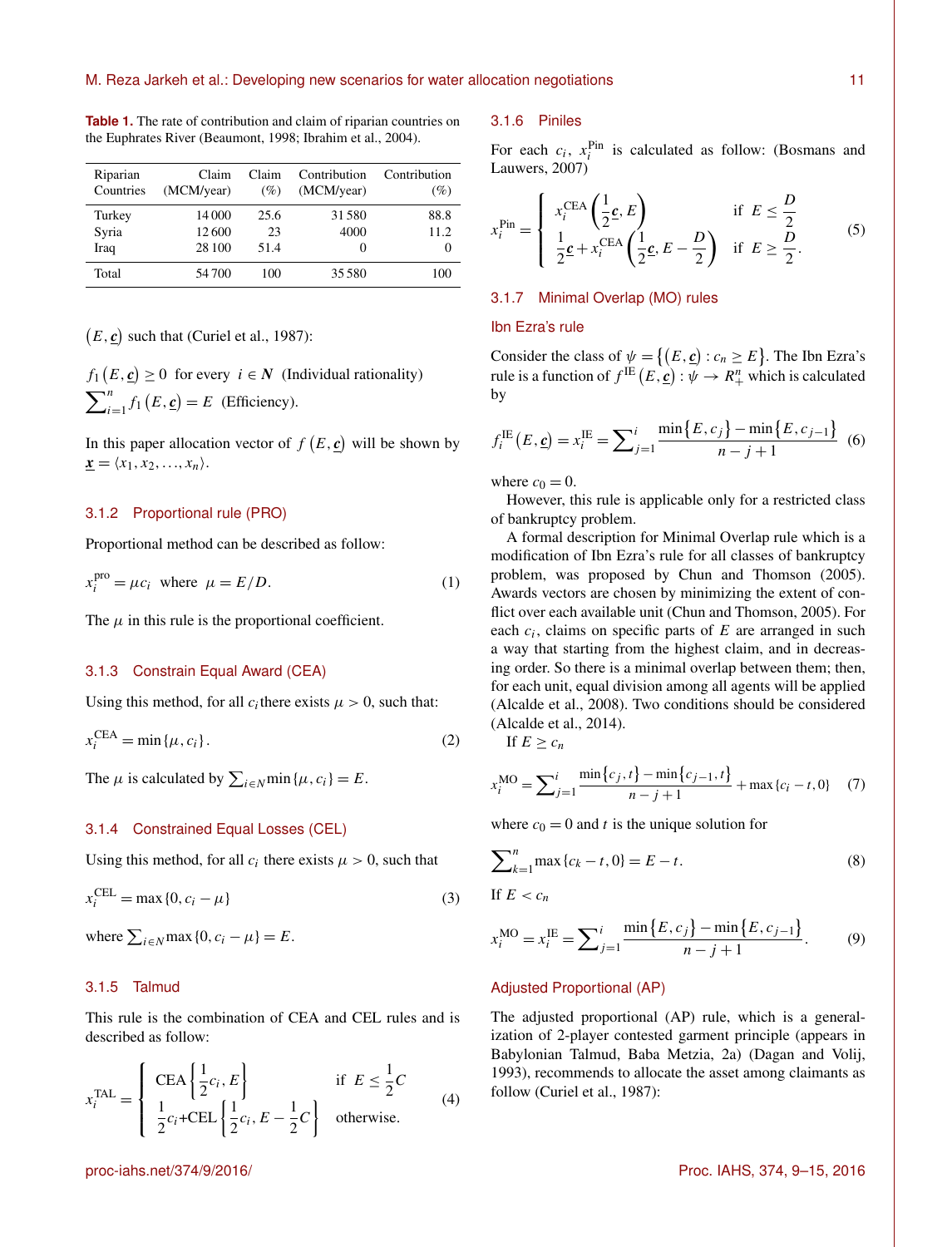$$
x_i^{\text{AP}} = \begin{cases} v_i + \left[ \frac{c_i - v_i}{\sum_{j \in N} (c_j - v_j)} \times \left( E - \sum_{j \in N} v_j \right) \right] & \text{if } 0 < E < D \\ c_i & \text{if } E = D \\ 0 & \text{if } E = 0 \end{cases} \tag{10}
$$

where

$$
v_i = \max\left\{0, E - \sum_{j \neq i} c_j\right\}.
$$
\n(11)

This method assigns more allocation to stakeholders with more claims.

## 3.2 Sequential Sharing Rules (SSRs)

In SSR, Ansik and Weikard (2012) considered an ordered set N of  $n \geq 2$  stakeholders in which country 1 is the most upstream and country  $n$  is the most downstream. Stakeholder  $i$ is upstream of  $j$  if  $i < j$ . The set of stakeholders downstream of *i* is denoted by  $D_i = \{j \in \mathbb{N}; j > i\}$  and the set of stakeholders upstream of i is denoted by  $U_i = \{j \in N; j < i\}.$ Contribution of country i to increase flow in the river is shown by  $e_i \geq 0$ ;  $e = \langle e_1, \ldots, e_n \rangle$ . The claimant vector is described by  $\underline{\mathbf{c}} = \langle c_1, \ldots, c_n \rangle$ .

A SSR problem is a triple vector of  $\boldsymbol{\omega} = \langle N, \underline{\boldsymbol{e}}, \underline{\boldsymbol{c}} \rangle$ . The total available water on the territory of agent  $i$  is

$$
E_i = e_i + \sum_{j \in U_i} (e_j - x_j) \tag{12}
$$

while  $\sum_{j \in U_i} (e_j - x_j)$  refers to the unallocated water to all upstream countries of country  $i$ .

Downstream excess claims are defined as follow:

$$
c_{D_i} = \sum_{j \in D_i} \left( c_j - e_j \right). \tag{13}
$$

In order to solve SSR, a bankruptcy rule is applied to the sequence of  $(\omega_1, \ldots, \omega_i, \ldots, \omega_n)$ , where  $\omega_i =$  $\{i, D_i\}, (E_i, 0), (c_i, c_{D_i})\}.$ 

There are two major differences between CBRs and SSRs. First, in CBRs all agents have equal position, but in SSRs, the agents are ordered linearly, in the direction of river flow. Second, in CBRs resource is completely separated from the agents while in SSRs the resource is initially endowed to the agents (Ansink and Weikard, 2012).

## 3.2.1 SSR based on PRO

For all  $\omega_i = \langle \{i, D_i\}, (E_i, 0), (c_i, c_{D_i}) \rangle$  there exists  $\lambda > 0$ , so that  $x_i^{\text{Pro}} = \lambda c_i$  and  $x_{D_i}^{\text{Pro}} = \lambda c_{D_i}$ . Then  $\lambda$  is

$$
\lambda = \frac{E_i}{c_i + c_{D_i}}.\tag{14}
$$

#### 3.2.2 SSR based on CEA

For all  $\omega_i = \langle \{i, D_i\}, (E_i, 0), (c_i, c_{D_i}) \rangle$  there exists  $\lambda > 0$ , so that

$$
\begin{cases}\n x_i^{\text{CEA}} = \min \{c_i, \lambda\} \\
x_{D_i}^{\text{CEA}} = \min \{c_{D_i}, \lambda\}.\n\end{cases}
$$
\n(15)

# 3.2.3 SSR based on CEL

For all  $\omega_i = \langle \{i, D_i\}, (E_i, 0), (c_i, c_{D_i}) \rangle$  there exists  $\lambda > 0$ , where

$$
\begin{cases}\n x_i^{\text{CEL}} = \min\{0, c_i - \lambda\} \\
x_{D_i}^{\text{CEL}} = \min\{0, c_{D_i} - \lambda\}.\n\end{cases}
$$
\n(16)

# 3.2.4 SSR based on Talmud

For all  $\omega_i = \langle \{i, D_i\}, (E_i, 0), (c_i, c_{D_i}) \rangle$  there exists  $\lambda > 0$ , so that

$$
x_i^{\text{TAL}} = \begin{cases} \min\left\{\frac{1}{2}c_i, \lambda\right\} & \text{if } E_i \le \frac{1}{2}(c_i + c_{D_i})\\ c_i - \min\left\{\frac{1}{2}c_i, \lambda\right\} & \text{otherwise} \\ \min\left\{\frac{1}{2}c_{D_i}, \lambda\right\} & \text{if } E_i \le \frac{1}{2}(c_i + c_{D_i}) \end{cases}
$$
(17)  

$$
x_{D_i}^{\text{CEL}} = \begin{cases} \min\left\{\frac{1}{2}c_{D_i}, \lambda\right\} & \text{if } E_i \le \frac{1}{2}(c_i + c_{D_i}) \\ c_i - \min\left\{\frac{1}{2}c_{D_i}, \lambda\right\} & \text{otherwise.} \end{cases}
$$

#### **4 Choosing the best rule**

Due to different definition of "equity", there is no certain documented method to choose the most appropriate allocation rule. While the upstream countries prefer the rules closer to the Absolute Territorial Sovereignty (ATS) doctrine (Rieu-Clarke et al., 2012), the downstream riparian countries prefer the rules with more water allocation to them based on the Absolute Territorial Integrity (ATI) doctrine (Rieu-Clarke et al., 2012). In this paper, a new method is introduced to select the most appropriate allocation rule. Three assumptions should be considered for establishing this method. The first is that all stakeholders have the same power (including military power, economic, social welfares and so on) in negotiation and none of the countries considers its power in consensus building process. The second assumption tells that each country prefers to choose the highest rate of allocation. In other word, each country insists on its claim as other countries. The third assumption is that there is no other solution on the table to allocate the shared water resource.

This method chooses a rule which all stakeholders have the lowest dispersion about their total preferences on that rule. So firstly, the allocations are ranked ascending for each stakeholder, separately. Hence, the priority vectors set,  $\Omega$ , with elements of  $\omega_i$  is formed, in which  $\omega_i$  is a vector with elements of  $\vartheta_j^i$ . The vectors  $\omega_i$  are the preferences vectors.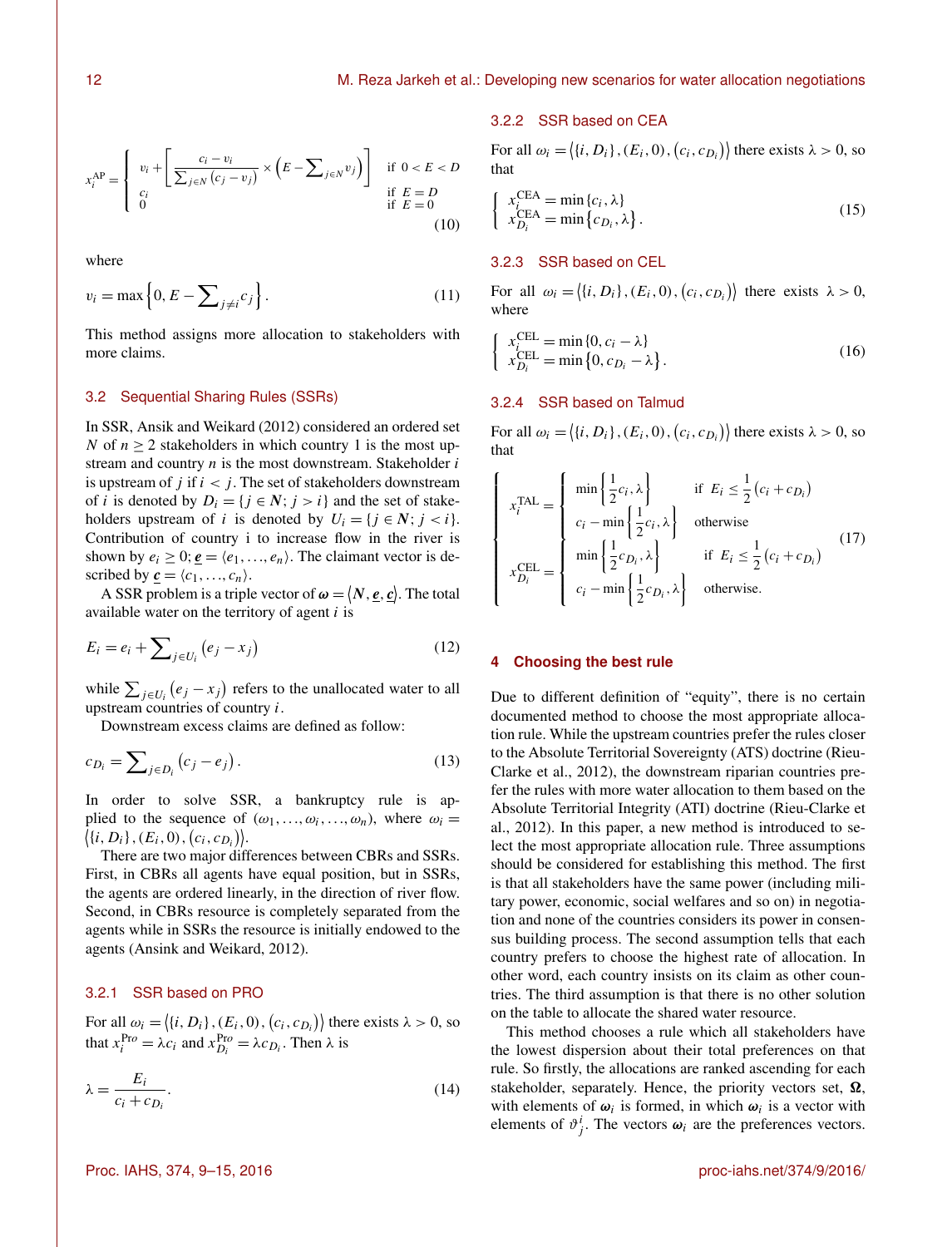| Riparian | <b>CBR</b> |    |      |                                                       |    | <b>SSR</b> |      |       |        |    |    |
|----------|------------|----|------|-------------------------------------------------------|----|------------|------|-------|--------|----|----|
|          |            |    |      | Pro CEA CEL Talmud Piniles MO AP   Pro CEA CEL Talmud |    |            |      |       |        |    |    |
| Turkey   | 65         | 85 | - 54 | 54                                                    | 70 | 54         |      | 58 62 | 100 32 |    | 50 |
| Syria    | 65         | 94 | 49   | 50                                                    | 72 | 49         | 58   | 66    | 86     | 62 | 50 |
| Iraq     | 65         | 42 | 77   | 77                                                    | 60 | 77         | 72 l | 66    | 38     | 83 |    |

**Table 2.** The allocated water of The Euphrates River among the riparian countries as a percentage of their water demand (%).

**Table 3.** Priority vectors, Priority Index and ranking of eleven CBR and SSR rules.

| Country | CBR Pro | <b>CBR CEA</b> | CBR CEL | Talmud<br>CBR | <b>CBR</b> Piniles | <b>CBR</b><br>МO | $\rm{CBR}$<br>AP | SSR<br>Pro | <b>SSR CEA</b> | <b>SSR CEL</b> | SSR Talmud |
|---------|---------|----------------|---------|---------------|--------------------|------------------|------------------|------------|----------------|----------------|------------|
| Turkey  | 2.78    | 5.44           | 0.11    | 2.78          | 4.00               | 0.11             | 0.11             | 0.11       | 13.44          | 25.00          | 9.00       |
| Syria   | 0.44    | 11.11          | 11.11   | 0.44          | 4.00               | 11.11            | 0.44             | 1.78       | 7.11           | 0.00           | 4.00       |
| Iraq    | 5.44    | 32.11          | 13.44   | 5.44          | 16.00              | 13.44            | 0.11             | 2.78       | 40.11          | 25.00          | 25.00      |
| òι      | 8.67    | 48.67          | 24.67   | 8.67          | 24.00              | 24.67            | 0.67             | 4.67       | 60.67          | 50.00          | 38.00      |
| Rank    |         |                |         |               |                    |                  |                  | ∼          |                | 10             | $\Delta$   |

 $i$  and  $j$  refers to number of rules and stakeholders, respectively. (1 <  $i$  < Number of rules,  $1 \le j \le n$  where *n* is the number of stakeholders). In the current study,  $1 \le i \le 11$  and  $1 \leq j \leq 3$ .

In our study, the priority vectors set,  $\Omega$  is  $\Omega =$  ${\omega_1, \omega_2, ..., \omega_{11}}$ , in which  $\omega_1 = \langle 4, 5, 8 \rangle$ ,  $\omega_2 = \langle 2, 1, 10 \rangle$ and  $\omega_{11} = \langle 10, 9, 2 \rangle$ . By this task each bankruptcy rule corresponds to a priority vector  $\omega_i$ . The best priority vector is the vector with the lowest distance around an intermediate value e.g. average value in this paper,  $\overline{\omega}$ . The dispersion around the mean of vector  $\boldsymbol{i}$ ,  $\delta_i$ , is calculated by

$$
\delta_i = \frac{\sum\limits_{j=1}^n \left(\vartheta_j^i - \overline{\omega_i}\right)^2}{n} = \frac{\sum\limits_{j=1}^n \left(\vartheta_j^i - \frac{\sum_{j=1}^n \vartheta_j^i}{n}\right)^2}{n}.
$$

For example for CBR-MO rule we have:

$$
\overline{\omega_6} = \frac{8 + 11 + 4}{3} \approx 7.7
$$
  

$$
\delta_6 = \delta_{\text{CBP\_MO}} = \frac{(8 - 7.7)^2 + (11 - 7.7)^2 + (4 - 7.7)^2}{3} \approx 24.67.
$$

Table 3 presents  $\delta_i$  for all rules. Each rule which has the lowest  $\delta_i$ , will be chosen as the most appropriate allocation rule.

## **5 Results**

Figure 2 illustrates the allocation of the Euphrates River among three riparian countries by seven CBRs and four SSRs. The allocated water of the Euphrates River among the countries as a percentage of their water demands are presented in Table 2.

The results shown in Fig. 2 indicate that the method of the CBR-CEA allocates the lowest rate of water to Iraq, the most downstream agent, while the SSR-CEL and SSR-Talmud allocate the highest rate of water to Iraq. For the upstream country, Turkey, the most and the least rate of water were allocated by the SSR-CEA and the SSR-CEL, respectively. Based on ATS principle, the SSR-CEA is preferable for upstream countries, while the SSR-CEL is preferable for downstream countries based on ATI principle. Morever the highest and lowest allocations to Syria are assigned by CBR-CEA, CBR-CEL and CBR-MO rules, respectively.

The preferences orders for the three riparian states rules are as follow:

- *Turkey*: SSR-CEA > CBR-CEA > CBR-Piniles > CBR- $Pro > SSR-Pro > CBR-AP > CBR-CEL = CBR-MO >$ CBR-Talmud > SSR-Talmud > SSR-CEL
- *Syria*: CBR-CEA > SSR-CEA > CBR-Piniles > SSR-Pro > CBR-Pro > SSR-CEL > CBR-AP > SSR-Talmud  $=$  CBR-Talmud  $>$  CBR-CEL  $=$  CBR-MO
- *Iraq*: SSR-CEL > SSR-Talmud > CBR-CEL = CBR-MO > CBR-Talmud > CBR-AP > SSR-Pro > CBR-Pro > CPR-Piniles > CBR-CEA > SSR-CEA

According to Table 3 and based on new proposed method CBR\_AP and SSR\_CEA are proposed as best and worse allocation rules, respectively. Although, allocation to Turkey is the highest rate by SSR-CEA rule and this rule has the highest rank for this country (and second place for Syria) but, as it is illustrated in Table 3, it has the lowest rank for Iraq and only 38 % of Iraq claims is allocated by this method (Table 2). So the more equitable rule is the rule which satisfies the stakeholders in the more appropriate way.

## **6 Discussion**

Eleven bankruptcy rules in 2 different views, classical bankruptcy problems and sharing river problem, have been presented in this paper. A new choosing method base on minimal priority index is proposed for selecting the most appropriate rule among these eleven bankruptcy rules. According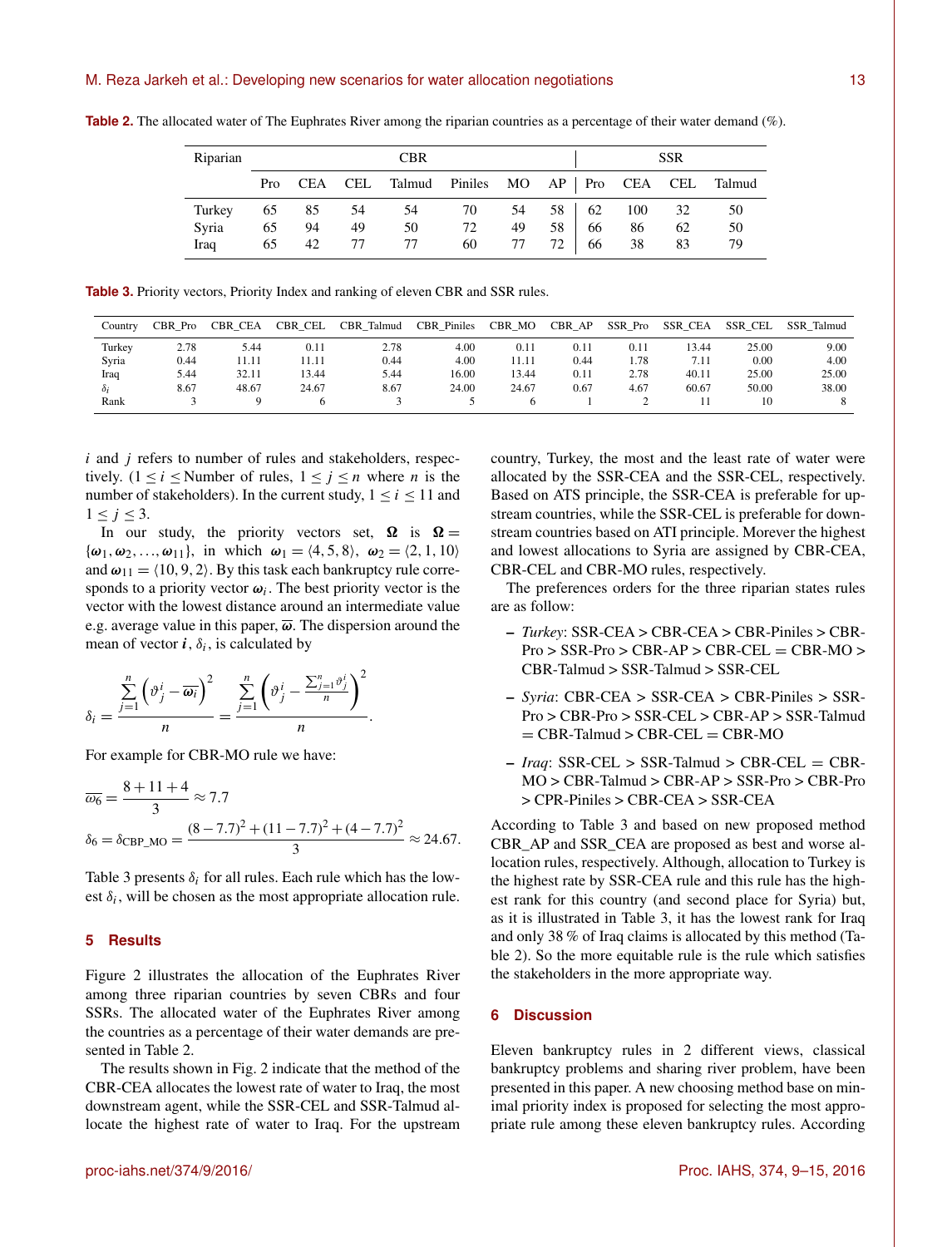

**Figure 2.** Reallocation of the Euphrates River among three riparian countries by Classic Bankruptcy Rules (CBR) and Sequential Sharing Rules (SSR) methods.

to these indices CBR\_AP rule select as the best allocation rule for sharing Euphrates River among the three countries.

No doubt, consensus building depends on several factors including allocation percentage, rate of contribution, the damage to the downstream states due to the development in the upstream countries, compensation to the downstream countries, socio-political conditions, and the benefits of the development for the upstream countries, etc. Some factors that should be considered for equitable and reasonable utilisation of an international watercourse are established at UN Watercourses Convention, Part II (General Principle), article 6 (factor relevant to equitable and reasonable utilization) (Rieu-Clarke et al., 2012). Almost all the factors emphasis that any kind of development along the basin must consider existing use of the watercourse which is referred to "historical uses" (Ansink and Weikard, 2009). However, it should be consider that "Historical Uses" is differs from "Historical rights" (Grover, 2007).

In this research, we established a new method to find the most appropriate allocation rule to satisfy the three countries of Turkey, Syria and Iraq more equitably for water allocation of the Euphrates River. Although the allocation rules can give an appropriate vision to the conflict management of the transboundary water resources, but it should also be noted that reallocation of shared water resources is a complicated problem that it cannot be solved only by some mathematical methods, especially when the power distribution is asymmetric (Susskind, 2006; Madani et al., 2014). Therefore, water diplomacy and triple negotiating among Turkey, Syria and Iraq are suggested to build a consensus and to reach an agreement on this river.

## **7 Data availability**

Data are collected from two different articles. (1) doi[:10.1007/978-3-662-10866-6\\_28](http://dx.doi.org/10.1007/978-3-662-10866-6_28) by Ibrahim et al. (2004) (2) Restructuring of Water Usage in the Tigris-Euphrates Basin: The Impact of Modern Water Management Policies by Peter Beaumont website (Beaumont et al., 1998): [http:](http://environment.yale.edu/publication-series/796.html) [//environment.yale.edu/publication-series/796.html.](http://environment.yale.edu/publication-series/796.html)

# **References**

- Alcalde, J., Marco, M., and Silva, J.: The minimal overlap rule revisited, Social Choice and Welfare, 31, 109–128, doi[:10.1007/s00355-007-0269-5,](http://dx.doi.org/10.1007/s00355-007-0269-5) 2008.
- Alcalde, J., del Carmen Marco-Gil, M., and Silva-Reus, J. A.: The minimal overlap rule: restrictions on mergers for creditors' consensus, Top, 22, 363–383, 2014.
- Ansink, E. and Weikard, H.-P.: Contested water rights, European Journal of Political Economy, 25, 247–260, doi[:10.1016/j.ejpoleco.2008.09.007,](http://dx.doi.org/10.1016/j.ejpoleco.2008.09.007) 2009.
- Ansink, E. and Weikard, H.-P.: Sequential sharing rules for river sharing problems, Social Choice and Welfare, 38, 187–210, 2012.
- Aumann, R. J. and Maschler, M.: Game theoretic analysis of a bankruptcy problem from the Talmud, J. Econ. Theor., 36, 195– 213, 1985.
- Beaumont, P.: Restructuring of water usage in the Tigris-Euphrates basin: the impact of modern water management policies, in: Transformation of Middle Eastern natural environments: Legacies and lessons, edited by: Coppock, J. and Miller, J. A., Publisher: Yale School of forestry & environmental studies, available at: [http://environment.yale.edu/publication-series/796.html,](http://environment.yale.edu/publication-series/796.html) 168–186, 1998.